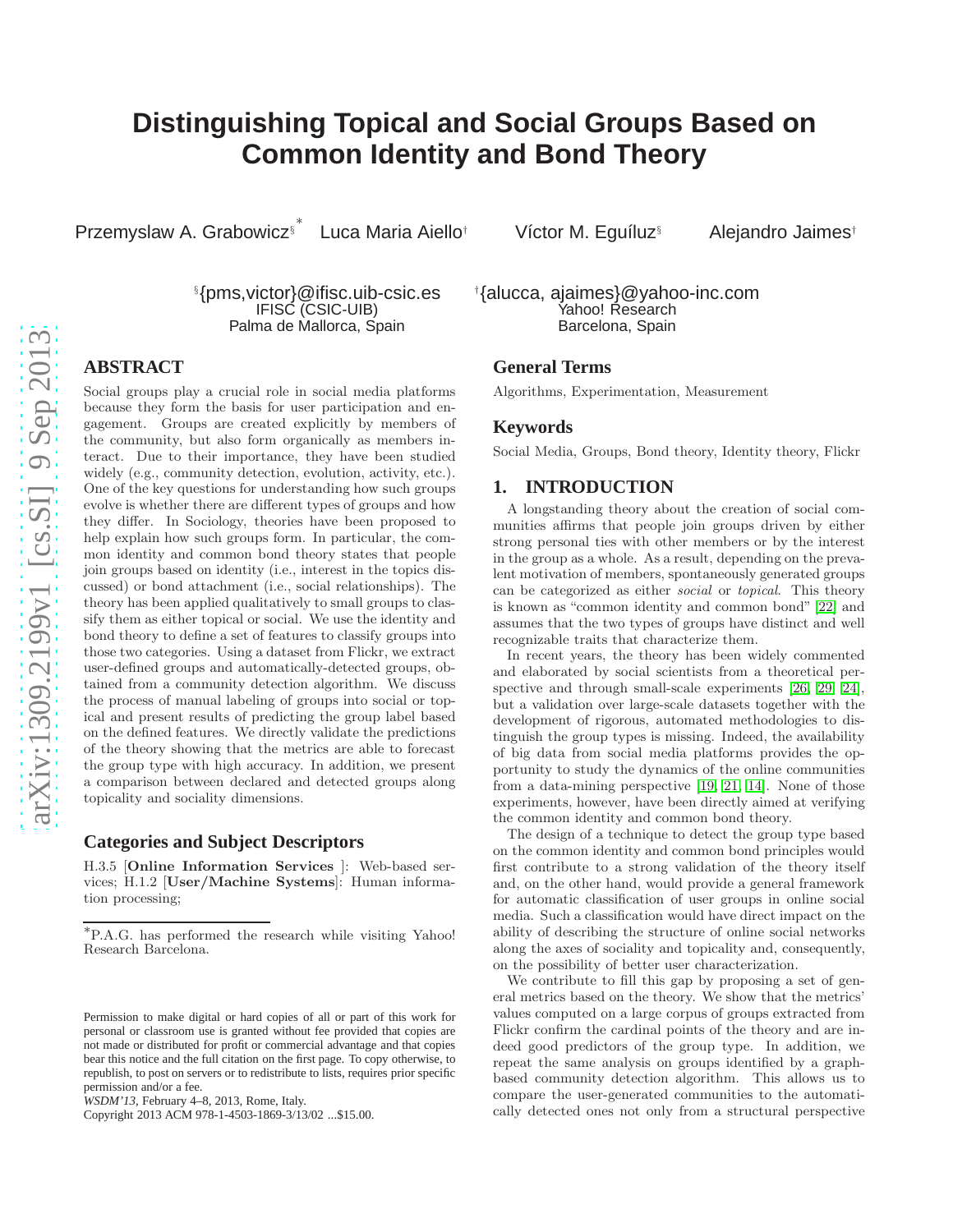but also along the dimensions of sociality and topicality. Since community detection techniques have been largely employed in recent years to describe the structure of complex social systems [\[8\]](#page-9-7), the need for a clearer assessment of the meaning of the detected clusters has been often expressed from different angles [\[15,](#page-9-8) [31\]](#page-9-9), but never completely satisfied. With our study we also contribute to shed light on this matter.

To the best of our knowledge, this is the first attempt of formalization of the common identity and common bond theory, and of its validation over a large and diverse set of user communities. The obtained results can open a new perspective on the semantic interpretation of implicit and explicit user groups in social media.

Our main contributions can be summarized as follows:

- Translation of the common identity and common bond theory into general metrics applicable to social graphs. An insightful characterization of a large group dataset from Flickr is performed using the proposed metrics.
- Comparison between user-defined groups and groups discovered by a community detection algorithm, both in terms of their overlap and their properties of sociality and topicality.
- Design of a method to predict whether a group is social or topical, based on the defined metrics. Prediction on the user-generated groups from the Flickr data yields surprisingly good results.

The rest of the paper is structured as follows. In Section [2](#page-1-0) we overview related work. In Section [3](#page-1-1) we describe the main principles of the common identity and common bond theory and propose their practical translation into general metrics, and in Section [4](#page-3-0) we introduce the Flickr dataset we use to test these metrics. In Section [5](#page-3-1) we describe the process of gathering a ground truth about group topicality or sociality through an editorial process. In Section [6](#page-5-0) we provide a comparison between user-created Flickr groups and groups identified by a community detection algorithm in terms of their overlap, then we study the properties of the defined metrics computed over declared and detected groups and in particular over the subsets of groups labeled as social or topical in the ground truth that we produced. Finally, in Section [7](#page-7-0) we show that we can accurately predict the group type by combining the defined metrics.

### <span id="page-1-0"></span>**2. RELATED WORK**

The spontaneous aggregation of people in communities has been widely studied in social science as one of the fundamental processes driving the global dynamics of social ecosystems [\[18\]](#page-9-10) and as a factor driving the formation of the social identity of individuals [\[27\]](#page-9-11).

Since the emergence of online social media, the global structure, evolution and dynamics of social groups have been investigated over large-scale and heterogeneous datasets [\[12\]](#page-9-12). Evolution of groups has been characterized as a very broad phenomenon [\[19,](#page-9-4) [5\]](#page-9-13) that is dependent on the nature of the group [\[6\]](#page-9-14), its intrinsic fitness [\[11\]](#page-9-15) and on the density of social ties connecting its members [\[2\]](#page-9-16). Dependency of activity and connectivity on group size has been studied in several platforms [\[13,](#page-9-17) [14,](#page-9-6) [10\]](#page-9-18), showing relations to Dunbar's theory on the upper bound of around 150 stable social relationships for

an average human [\[7\]](#page-9-19). Besides activity, similarity between users is an important dimension in modeling individual users in groups [\[28\]](#page-9-20), particularly given that, to a large extent, social media users tend to aggregate following the homophily principle [\[1\]](#page-9-21). Nevertheless, similarity is not necessarily the best indicator for group activity and longevity, as diversity of content shared between group members is a relevant factor to keep alive the interest of members [\[17\]](#page-9-22).

At a finer scale, social communities can be described in terms of user engagement. From a quantitative perspective, the amount of participation of members in activities related to the group is varied and dependent on group size [\[3\]](#page-9-23). Intragroup activity has been characterized in terms of propensity of people to reply to questions of other members [\[30\]](#page-9-24), coherence of discussion topics [\[9\]](#page-9-25), or item sharing practices [\[21\]](#page-9-5). Modeling inner activity of groups has helped in finding effective strategies to predict future group growth or activity [\[14\]](#page-9-6), recommend group affiliation, or enhance the search experience on social platforms [\[20\]](#page-9-26).

Social and thematic components of communities have been widely studied in social science, most of all within the common identity and common bond theory on which the present work is based [\[22,](#page-9-0) [26,](#page-9-1) [24\]](#page-9-3). Nevertheless, the principles behind the theory have never been translated into practical methods to categorize groups, nor tested on large datasets. On the other hand, data-driven studies have investigated social and thematic components separately when characterizing groups [\[5\]](#page-9-13). Preliminary insights on the interweavement between such dimensions have been given in exploratory work on Flickr, where signals of correlation between social density and tag dispersion in groups is shown [\[23\]](#page-9-27). In this paper, we go far beyond that point, defining metrics that can be used to predict if a group is social or topical and testing their effectiveness against a reliable ground truth.

Besides the analysis of user-created groups, the study of automatically detected groups through community detection algorithms has attracted much interest lately [\[8\]](#page-9-7). Detected communities are supposed to represent meaningful aggregations of people where dense or intense social exchanges take place among members [\[13\]](#page-9-17). Nevertheless, even if synthetic methods to verify the quality of clusters have been proposed [\[15\]](#page-9-8), the question of whether such artificial groups capture some notion of community perceived by the users remains open. If on the one hand the computation of clustergoodness metrics over user-created groups can give useful hints about their structural cohesion [\[31\]](#page-9-9), on the other hand a direct comparison between user-created groups and detected communities is still missing, particularly in terms of the amount of sociality or topical coherence they embed.

## <span id="page-1-1"></span>**3. TOPICAL AND SOCIAL GROUPS**

Notions of community and social group have been widely studied in the behavioral sciences [\[25,](#page-9-28) [27\]](#page-9-11). It has been shown that the internal dynamics of social groups emerge from the combination of complex cognitive processes such as sense of membership, influence between people, fulfillment of individual and collective needs inside the group, and shared emotional connections [\[18\]](#page-9-10). Based on such widely accepted theoretical foundations, sociological theories have been formulated to disentangle all of these complex aspects.

In the following subsections, we provide a high-level description of one of the most known theories on group forma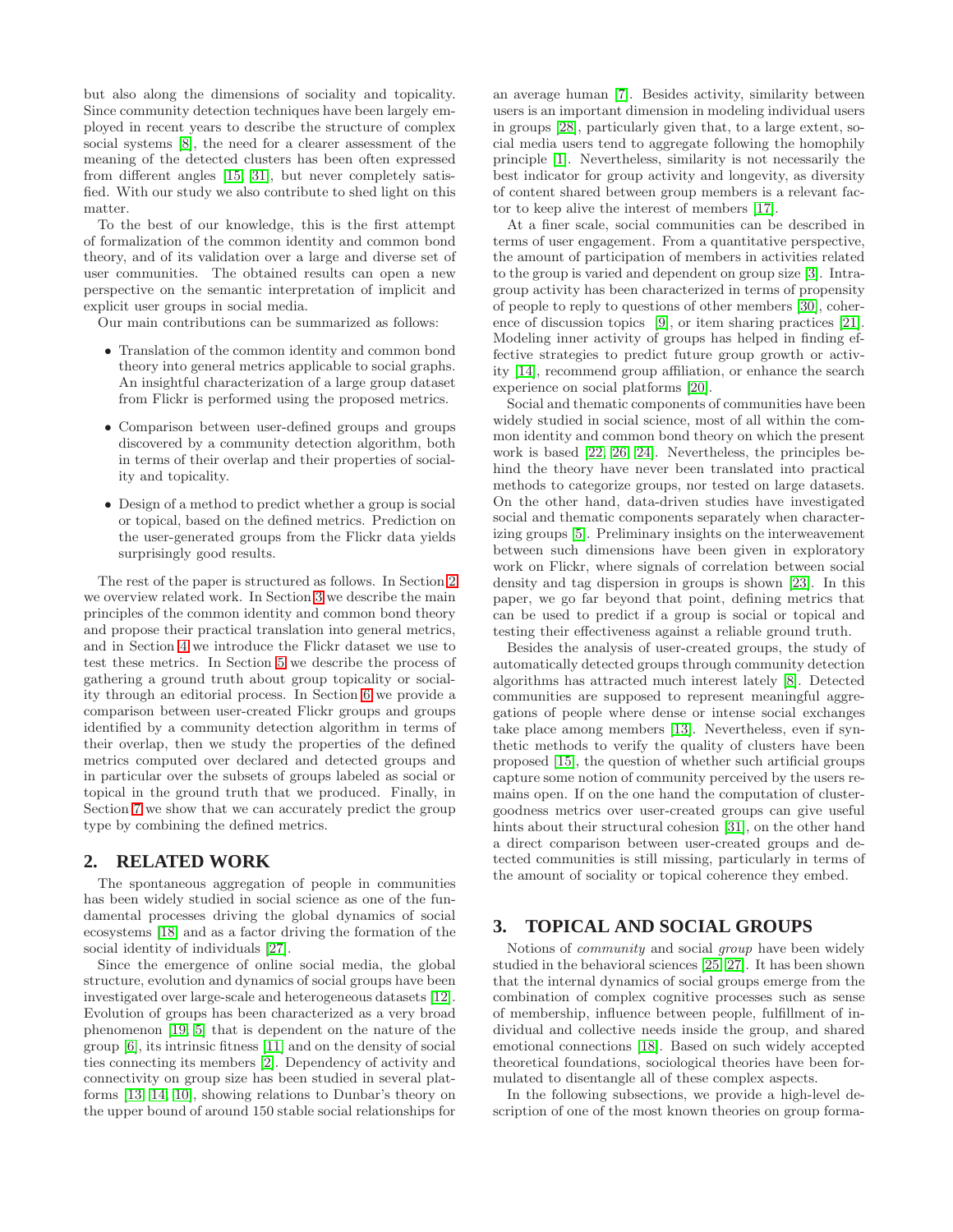tion and propose a translation of its main cornerstones into general metrics that can be applied on social graphs.

## **3.1 Identity and Bond Theory**

The common identity and common bond theory describes social groups along the dimensions of topicality and sociality [\[22,](#page-9-0) [24\]](#page-9-3). According to the theory, the attachment to a group, as well as the permanence and involvement in it, can be explained in terms of common identity or common bond. Identity-based attachment holds when people join a group based on their interest in the community as a whole or in a well-defined common theme shared by all of the members. People whose participation is due to identity-based attachment may not directly engage with anyone and might even participate anonymously. Conversely, bond-based attachment is driven by personal social relations with other specific members, and thus the main theme of the group may be disregarded. The two processes result in two different group types, that for simplicity we name "topical" for identity-based attachment and "social" for bond-based attachment.

In practice, groups can be formed from a mix of identity and bond-based attachment, but very often they tend to lean more towards either sociality or topicality. According to the theory, the group type is related with the reciprocity and the topics of discussion. Members of social groups tend to have reciprocal interactions with other members, whereas interactions in topical groups are generally not directly reciprocated. In addition, topics of discussion tend to vary drastically and cover multiple subjects in social groups, while in topical groups discussions tend to be related to the group theme and cover specific areas. According to the theory, social groups are founded on individual relationships between their members, therefore it is harder for newcomers to join and integrate with members that already have strong relationships between each other. One implication of this is that social groups are vulnerable to turnover, since the departure of a person's friends may influence his own departure. Topical groups, on the other hand, are more open to newcomers and more robust to departures.

## <span id="page-2-0"></span>**3.2 From theory to metrics**

Based on the theoretical principles described above, it is possible to construct metrics to differentiate between the two types of groups. In particular, it is possible to quantify the reciprocity of interactions, and the topicality of the information exchanged between group members. We adopt a very general multidigraph model that fits most of the current social media platforms. Members are represented as nodes, and each distinct interaction between any two members is represented by a directed arc. Nodes can belong to multiple groups and we associate, with each group, a bag of user-generated terms (e.g., tags, group posts).

Next, we describe: i) reciprocity metrics, used to quantifying group sociality, ii) entropy of terms, to determine how much the topics of discussion vary within a group, and iii) activity metrics, to measure the liveliness of the group.

#### *3.2.1 Reciprocity*

Reciprocity occurs whenever a user interacts with another user and that user responds her at any time later with the same type of interaction. We define intra-reciprocity of a group  $g$  as:

$$
r_g^{\text{int}} = \frac{E_g^{\text{int,rec}}/2}{E_g^{\text{int,rec}}/2 + E_g^{\text{int,prec}}},\tag{1}
$$

where  $E_g^{\text{int,rec}}$  and  $E_g^{\text{int,tree}}$  are, respectively, the number of reciprocated and non-reciprocated links internal to the group g. Correspondingly, the inter-reciprocity at the border of the group is defined by  $r_g^{\text{ext}}$ , accounting for the reciprocity between members and non-members.

We normalize the intra-reciprocity score using the average reciprocity value  $\langle r_g^{\text{int}} \rangle$  over all groups:

$$
t_g = \frac{r_g^{\text{int}}}{\langle r_g^{\text{int}} \rangle}.
$$
 (2)

The larger the intra-reciprocity, the higher the probability that the group is social. Alternatively, to compensate for the effect of the correlation between reciprocity and the number of internal interactions, and to account for local effects, the intra-reciprocity can be normalized by the inter-reciprocity:

$$
u_g = \frac{r_g^{\text{int}} + 1}{r_g^{\text{ext}} + 1}.\tag{3}
$$

We add 1 to both numerator and denominator to reduce the fluctuations of  $u_g$  at low values of  $r_g^{\text{ext}}$ . This relative reciprocity compares the reciprocity between the members with their reciprocity toward people not belonging to the group. It reflects how sociality of group members distinguishes itself from the environment.

## *3.2.2 Topicality*

The set of terms  $T(g)$  associated with a group indicates the topical diversity of the group. Thus we measure the entropy of the group as

$$
H(g) = -\sum_{t \in T(g)} p(t) \cdot \log_2 p(t),\tag{4}
$$

where  $p(t)$  is the probability of occurrence of the term t in the set  $T(q)$ . The higher the entropy, the greater is the variety of terms and, according to the theory, the more social the group is. Conversely, the lower the entropy, the more topical the group is. In addition, since not all groups have the same number of terms and the entropy value grows with the total number of terms, we introduce the normalized entropy  $h_q$ , which is normalized by the average value of entropy for the groups with the same number of terms:

$$
h_g = \frac{H(g)}{\langle H(f) \rangle_{|T(g)|=|T(f)|}}.\tag{5}
$$

#### *3.2.3 Activity*

Even if, for the considered theory, activity is not a discriminative factor between social and topical groups, it is useful to characterize the liveliness of a community. Activity is quantified in terms of the number of internal interactions normalized by the expected number of internal interactions for a set of nodes with the same degree sequence:

$$
a_g = \frac{E_g^{\text{int}}}{(D_g^{\text{in}} D_g^{\text{out}})/E}.\tag{6}
$$

 $D_g^{\text{in}}$  and  $D_g^{\text{out}}$  are total numbers of interactions originated by members of the group  $g$  or being targeted to members of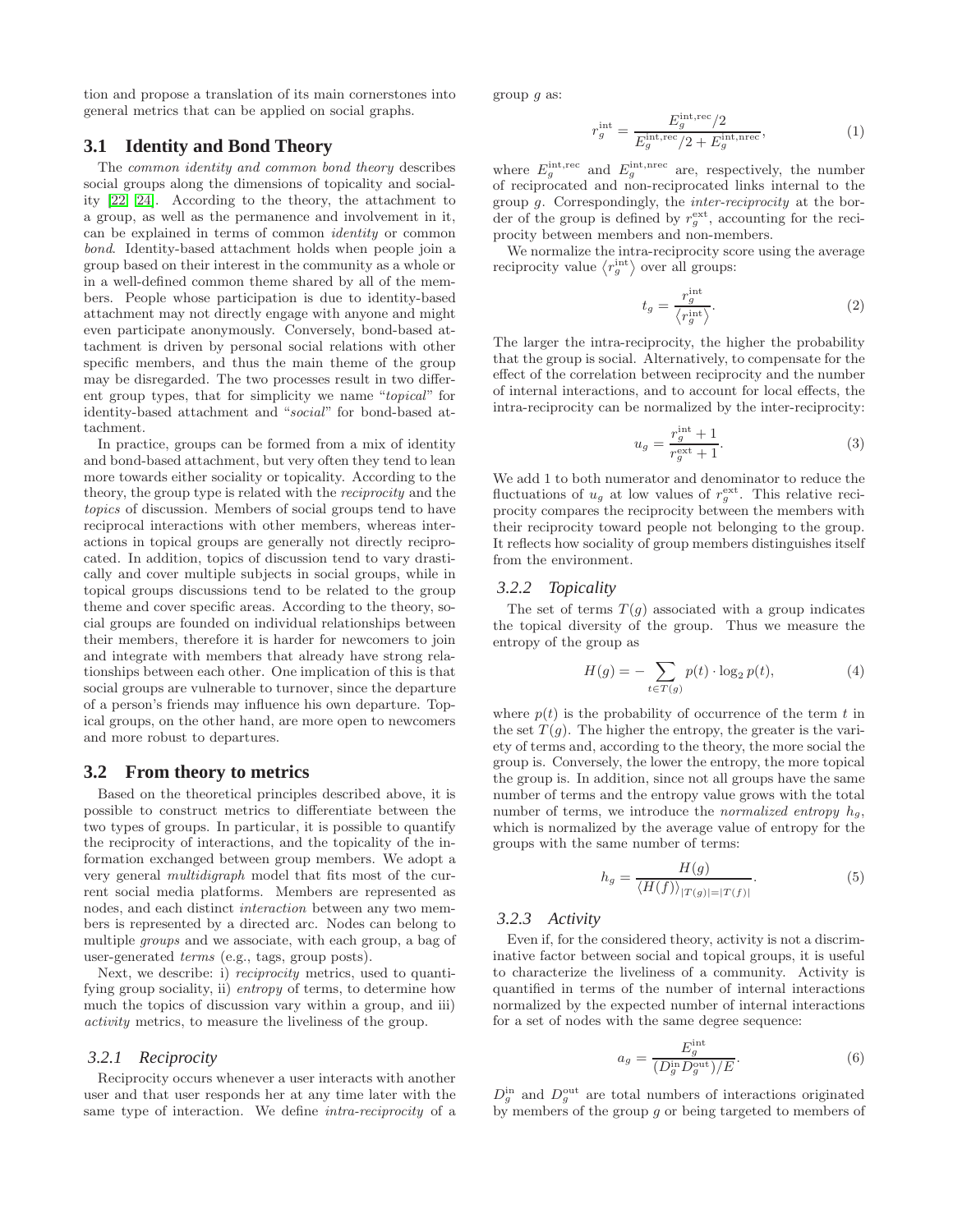<span id="page-3-2"></span>

| comments | favorites | contacts | $\chi$ decl. $\chi$ . | det. g. |
|----------|-----------|----------|-----------------------|---------|
| 238M     | 112M      | 71 M     | 504K                  | 646K    |

Table 1: Total number of interactions and declared/detected groups.

this group, where  $E$  is the total number of interactions in the network. If this property has a value higher than 1 then the number of interactions internal to the group is higher than the number of interactions expected in a random scenario with the same group activity volume.

Another way of measuring activity of a group is by comparing density of its internal interactions with the density of its external interactions:

$$
b_g = \frac{E_g^{\text{int}}/(s_g(s_g - 1))}{E_g^{\text{ext}}/(2(N - s_g)s_g)},
$$
\n(7)

where  $s_g$  is the cardinality of group g and N is total number of nodes in the network. Values of  $b<sub>g</sub>$  greater than 1 indicate a density of internal interactions higher than interactions between the group and the rest of the network. This metric effectively compares intensity of interactions between members of the groups with the intensity of their interactions with the entire network.

### <span id="page-3-0"></span>**4. DATASET AND PREPROCESSING**

The wide variety of user groups and the richness of interaction types make Flickr an ideal platform for our study. We use only public, anonymous data retrievable via the Flickr public API, until the end of 2008. Table [1](#page-3-2) summarizes the data described below.

### **4.1 User interactions**

We collected three types of pairwise, directed interactions: *Comments.* User  $u$  comments on a photo of user  $v$ . This interaction is mediated through the photo. We filter out the comments of users on their own photos, obtaining a total of 238M comments.

Favorites. User u marks one of user v's photos as a  $fa$ vorite. The interaction is mediated through the favorited photo. We extract 112M favorite interactions.

Contacts. User  $u$  adds user  $v$  among his contacts. Social contacts in Flickr are directed and may be reciprocated. One person can choose another person as his contact only once and the relation remains in the same state until the contact is removed. There are 71M contacts in our dataset.

#### **4.2 Groups**

Users of Flickr can create, moderate and administer their own groups. Most groups are open, so users can join without an invitation. Others are only by invitation and joining requires the administrator's permission. There are over 500K groups in our Flickr dataset.

In addition to user-created groups (we refer to them as declared), we analyze the sociality and topicality properties of groups that are not defined by users but are instead found by community detection algorithms (we name these detected groups). We applied the OSLOM community detection algorithm [\[16\]](#page-9-29) over the entire network of social contacts in our dataset. We choose OSLOM because it detects overlapping communities, which is a natural feature of real groups. Moreover, OSLOM has performed well in recent community detection benchmarks [\[15\]](#page-9-8) and it outperformed other algorithms we tested. OSLOM detected 646K groups.

#### **4.3 Tags**

We use tags of the photos as terms for our model. The primary set of photos from which we extract tags is the photo pool of the group (i.e., the photos uploaded to the group by its members). Photo pools are available for declared groups only. In addition, in both declared and detected groups, the interactions between members of the group that are mediated through photos (i.e., comments, favorites) result in two additional photo sets from which tags are extracted. We process the three tag sets separately (pool, comments, favorites), and for each of them we compute the normalized entropy  $(h_g^{\text{pool}}, h_g^{\text{com}}, h_g^{\text{fav}})$ .

## <span id="page-3-1"></span>**5. GROUP LABELING**

To determine whether the defined metrics correctly capture the sociality and topicality of groups, we compare them against a reliable ground truth. We asked human editors to label groups based on well-defined guidelines extracted directly from the common identity and common bond theory [\[24\]](#page-9-3). For the labeling we randomly selected groups meeting the following requirements: i) more than 5 members, ii) more than 100 internal comments, iii) relative activities  $a_g^{com}$ and  $b_g^{com}$  higher than  $10^2$ . The third requirement ensured us that the selected groups were active well above the expected values in a random case. After this selection we obtained over 34K declared groups and over 33K detected groups. We describe the labeling process of such groups in detail in the following subsections.

#### **5.1 Information provided to editors**

The labeling is based on the human capability of processing the semantics and sentiment behind text and photos. The labeling was performed to generate a ground truth of "social" and "topical" groups. The editors were asked to make judgments in this respect and were presented with the following information for each group:

Group profile. The Flickr group profile consists of the group name, description by the creator of the group, discussion board, photo pool, and map of places where photos uploaded to the group pool were taken. This information is available only for declared groups.

Comments. We provide text of all comments that happen between the members. Comments are shown in chronological order and are grouped by thread, if they appear under the same photo. Additionally we also include a link to the photo.

Tags. Editors are shown the list of the 5 most frequent tags attached to the photos that mediate the internal comments to the group. The list is sorted alphabetically.

### **5.2 Labeling guidelines**

Human labelers were shown the information described above and asked to categorize groups as either social, topical or unknown. The last case is reserved for groups for which text is written in a language unknown to the labeler, making the task impossible to accomplish. Intentionally, no unsure category was allowed to keep the categorization strictly binary, as the theory does. Some groups can be both topical and social, and therefore difficult to categorize, but for the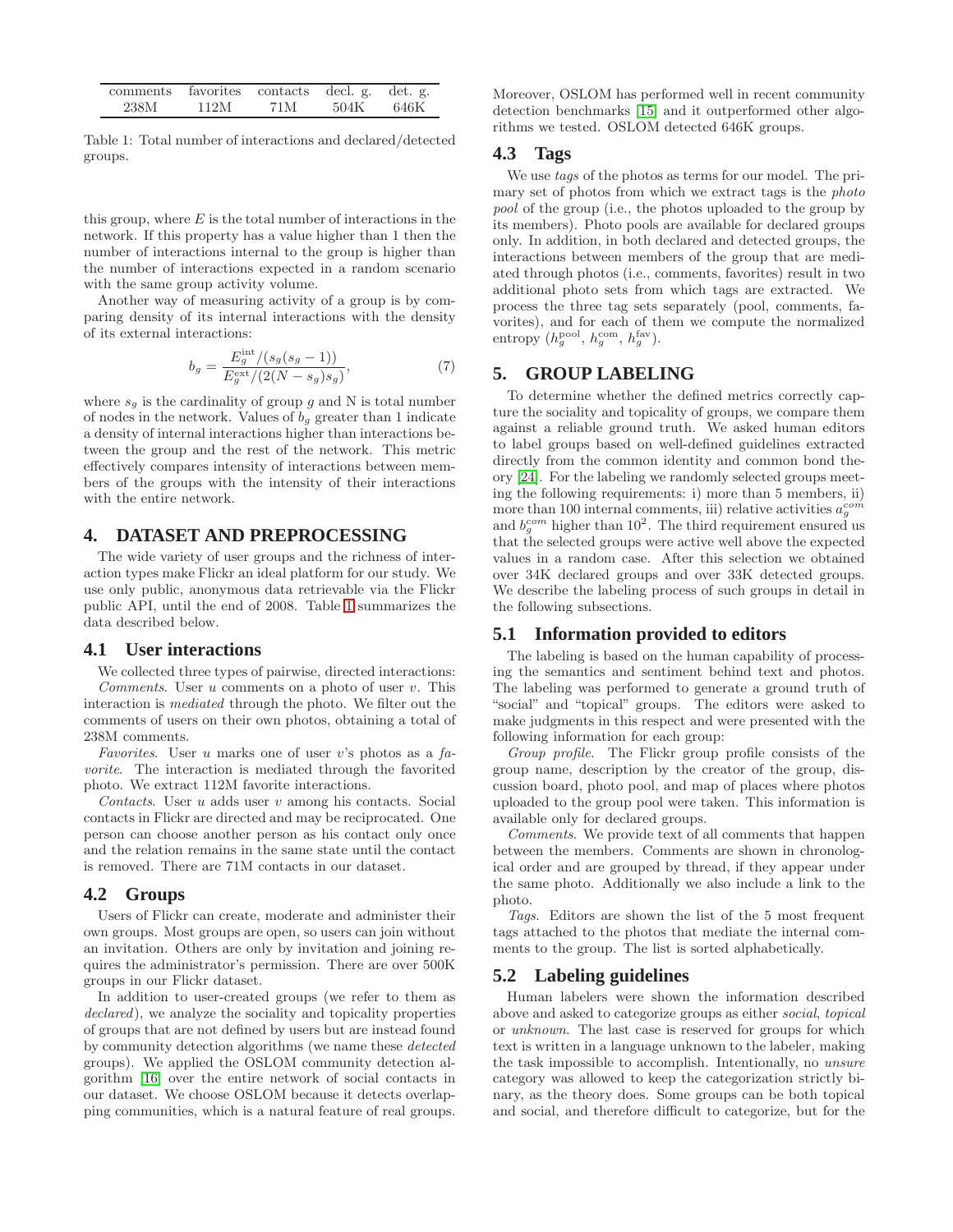sake of clarity and conformity with the theory we kept the categorization as a binary task. Editors were provided with specific instructions on how to recognize social and topical groups, and on how to perform the categorization. The guidelines are summarized as follows:

I. Comments and photos. By examining comments and photos, find traces of people who know each other or who have a personal relationship. Knowing each other's real names, spending time together, co-appearing in photos, sharing common past experiences, referencing mutually known places, and disclosing personal information are all signals of the presence of a social relationship [\[4\]](#page-9-30). The predominance of friendly and colloquial comments (e.g., jokes, laughter) is another element distinguishing social groups from topical groups. In topical groups, the atmosphere is more formal and comments tend to be more impersonal [\[26\]](#page-9-1). Examples of impersonal comments include expressing appreciation for photos, praising the photographers, thanking them for their work, or commenting on any particular topic in a neutral way. As a rule of thumb, if many personal comments are detected, then the sociality of the group should be considered high. If such comments are not many (e.g., just between small subsets of members), but the overall atmosphere of the interaction is rather personal and friendly, then we consider the sociality of this group as fairly present. If, on the other hand, comments are mainly impersonal and neutral, sociality has to be considered low, in favor of higher topicality.

II. Tags and description. Read the tags and the profile description of the group. If the tags are semantically consistent then the topicality of the group should be considered high, and even higher if the name and description of the group corresponds to the content of the tags. In some cases, tags or group descriptions can contain words indicating personal relations or events (e.g., "wedding", "grandpa", names, etc.), indicating a higher sociality of the group. Tags can also contain names of specific locations. Geo-characterized tags can be reasserted by looking at the map of places where photos were taken. Such tags are a good indication that the sociality of the group is present, but that has to be confirmed through the inspection of comments.

The editors labeled the groups after judging the two aspects above. If both tags and comments are highly social or topical, then the choice of label is straightforward. If the tags are highly topical and the comments are not social then the group is labeled as topical, and vice versa. If the tags are a bit topical and comments highly social then the group is labeled as social. The labelers were asked to read as many comments as needed to arrive to a fairly clear decision.

#### **5.3 Group examples**

To provide a sense of how the defined guidelines were applied in practice, we describe two examples. The first one is a group titled "Airlines Austrian", tagged with labels "aircraft", "airport" and "spotting." Photos are from different countries in Europe and the vast majority of them depict airplanes. Members are very active in commenting and writing comments related on the aircraft theme (e.g., "I just love this airplane, the TU-154M is just a plane Boeing or Airbus could never design"). In this case, all of the features are aligned with the concept of topical group defined in the guidelines. The second group is named "Camp Baby 2008" and it is described in the main page as a collection of photos of a two-day event for young mothers taking place at a spe-

<span id="page-4-0"></span>

Figure 1: Jaccard similarity between declared and detected groups as a function of their sizes. Diagonal shows an interesting pattern (a) which is not reproduced by randomized groups (b). We subtract (b) from (a) and plot the result in (c), and a histogram of similarity values for a sample of groups lying at the diagonal in (d). For groups of various sizes, we plot 91th and 99th percentiles of similarity between declared and detected groups (e).

cific location. Photos depict people attending the event and interacting with each other with a friendly attitude. Tags and comments often contain names of individuals and references to past common experiences (e.g., "I love Mindy and can not wait to see her again!!"). Although the group has a specific topic, its social component is very strong.

In practice, more ambiguous cases can occur and, ultimately, the decision of the labeler has an arbitrary component, as in every complex annotation process. Nevertheless, the defined guidelines gave the labelers precise instructions and, as described next, we recurred to multiple independent editors to assess the quality of the extracted ground truth.

## **5.4 Labeling outcome**

A total of 101 declared groups and 69 detected groups were labeled by 3 people: two of the authors and an independent labeler who was not aware of the type of study nor of the purpose of the labeling. The inter-labeler agreement, measured as Fleiss' Kappa, is 0.60 for the declared groups, meaning that there exists good agreement between labelers.

In order to assess the quality of the labels, we also counted the number of messages exchanged between group members. The counting was done anonymously in aggregate and the content of the messages was not accessed. Groups labeled as social contain around twice as many messages between their members compared to topical groups of similar size. Even if this does not constitute a proof of higher sociality, intuitively people who get in touch via one-on-one communication are more likely to have a more intimate social relationship.

The Kappa value for detected groups is around 0.44, revealing lower agreement. A factor that partially determined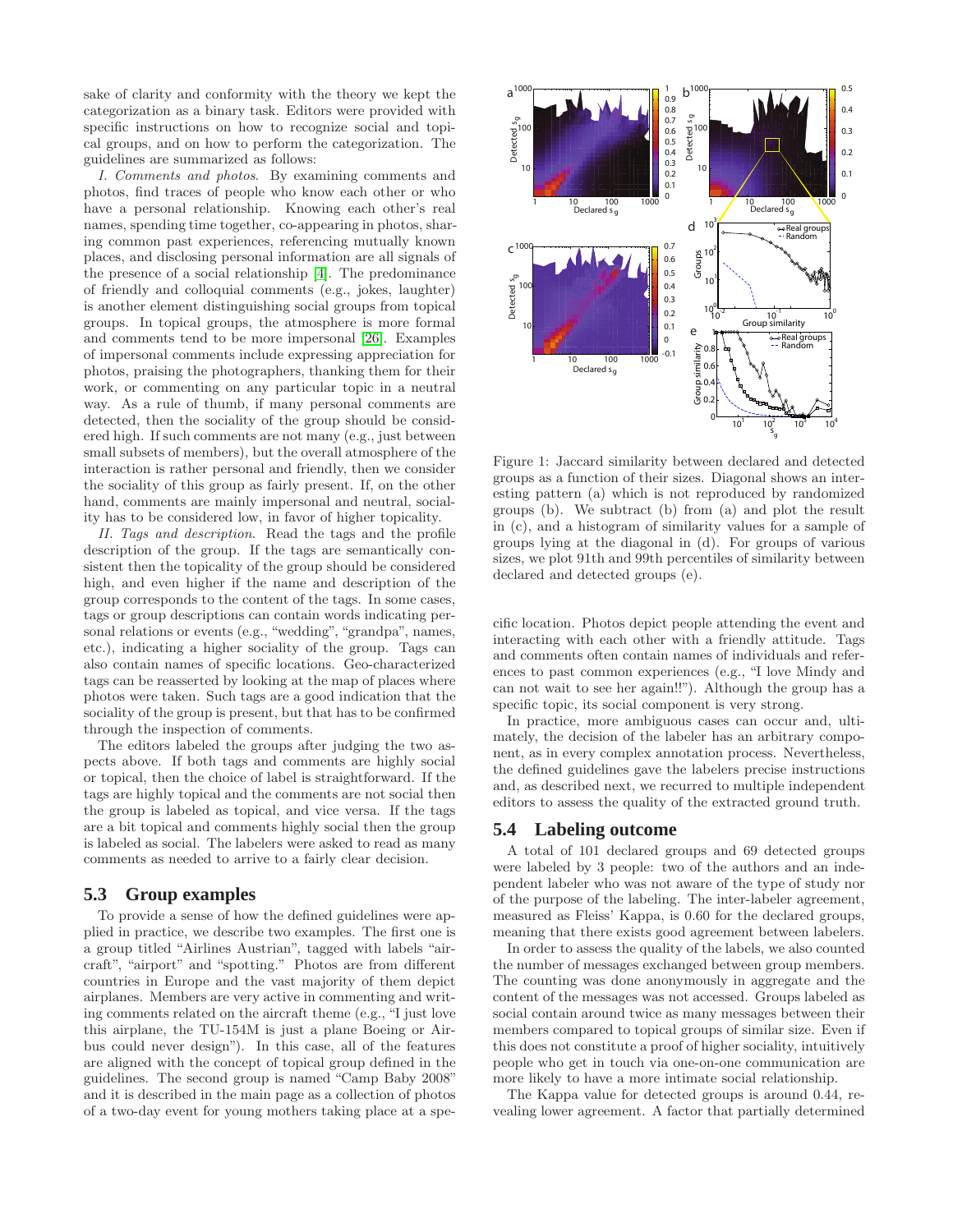<span id="page-5-1"></span>

Figure 2: Dependency of normalized reciprocity (a-b), normalized entropy (c-d) and relative activity (e-f) on size of groups for comments, favorites, contacts and photo pools, for declared and detected groups. Blue dashed line is for randomized photos (c-d) and groups (e-f).

such result is the lack of information about the group's profile, since it is not available for detected groups. Another cause of the disagreement is a higher variability in the comments. This may be because we use a network of contacts for the purpose of finding clusters and defining detected groups, which may not be the best proxy of personal relations.

In total we label 565 distinct declared groups and 126 distinct detected groups. We characterize them in the following section.

# <span id="page-5-0"></span>**6. CHARACTERIZATION OF GROUPS**

We begin the analysis with a direct comparison of the overlap between the declared and detected groups. Then we characterize the two sets of groups in terms of the metrics we introduced in Section [3.2.](#page-2-0) Finally, we study the relation between the labels of the declared groups annotated by the editors and the values of the metrics. Additionally, we report ratios of groups labeled as social and topical among both declared, and detected groups.

## **6.1 Membership overlap of declared and detected groups**

The groups from the two sets share typical properties of groups found in on-line social networks. The distribution of sizes of groups in both cases is heavy-tailed and close to power-laws (not shown due to space limits). Declared groups tend to be much bigger, having on average 61 members versus 7 members in detected groups.

To test if the groups from the two sets overlap, and to what extent, we measure the Jaccard similarity between their sets of members. Similarity is computed for all declareddetected group pairs and for each detected group we select the declared one with the highest similarity value as the best match. We plot the average similarity of the best matches

<span id="page-5-2"></span>

Figure 3: Correlation between reciprocity of comments inside a group and entropy of photos commented or favorited between its members, or belonging to the photo pool of this group, for declared and detected groups.

as a function of the size of groups in Fig. [1a](#page-4-0). Zero values of similarity are not taken into account for these averages. For the purpose of comparison with a null model, in Fig. [1b](#page-4-0) we draw the same plot after randomly reshuffling the members of detected groups, while preserving their sizes. We observe that the two plots differ in values significantly along the diagonal, and that the difference between them is substantial, as shown in Fig. [1c](#page-4-0), meaning that indeed detected groups are, to some extent, similar to the declared ones. Further insights are shown in Fig. [1d](#page-4-0), where we depict the distribution of similarities of pairs of groups extracted from a small sector of the diagonal, having between 32 and 64 members. The figure shows that there exist multiple detected groups which overlap significantly with declared groups, and that randomized groups do not show this pattern. This holds for groups of all sizes, as shown in Fig. [1e](#page-4-0), in which we plot the 91th and 99th percentiles of the best match similarity for detected groups of various sizes (e.g., 1% of detected groups of size 20 have similarity with declared groups higher than 0.75, while for the randomized case 1% of the groups have similarity higher than just 0.05). Therefore, in some cases the community detection algorithm finds groups which are also defined by users (i.e., declared groups). We present evidences that this does not occur by chance through the comparison with the randomized case. Nevertheless, a substantial overlap is found for just a small percentage of groups. Most of the group pairs have similarity close to 0. Consequently, the similarity of detected groups to the bestmatching declared groups is 0.082, while for the randomized detected groups it is not much lower, yielding 0.058.

## <span id="page-5-3"></span>**6.2 Statistical properties of metrics**

Besides directly comparing membership overlap, we study the variation of the metrics defined in Section [3.2](#page-2-0) with the group size. Reciprocity and normalized entropy have a wide local maximum for groups of sizes between 50 and 100 members, both for declared and detected groups, as shown in Figs. [2a](#page-5-1)-d. This holds for all interactions and all sets of tags, with the exception of contacts, for which the curves are relatively flat. A similar local maximum has been found in a recent study [\[13\]](#page-9-17) for pairwise interactions in Twitter by various community detection algorithms. We perform a randomization of photos between groups, keeping the number of photos per group fixed. The normalized entropy calculated for the shuffled photos stays close to 1, as expected, and the maximum disappears. A possible interpretation of the existence of the maximum is that these sizes tend to correspond to social groups, while bigger groups are more frequently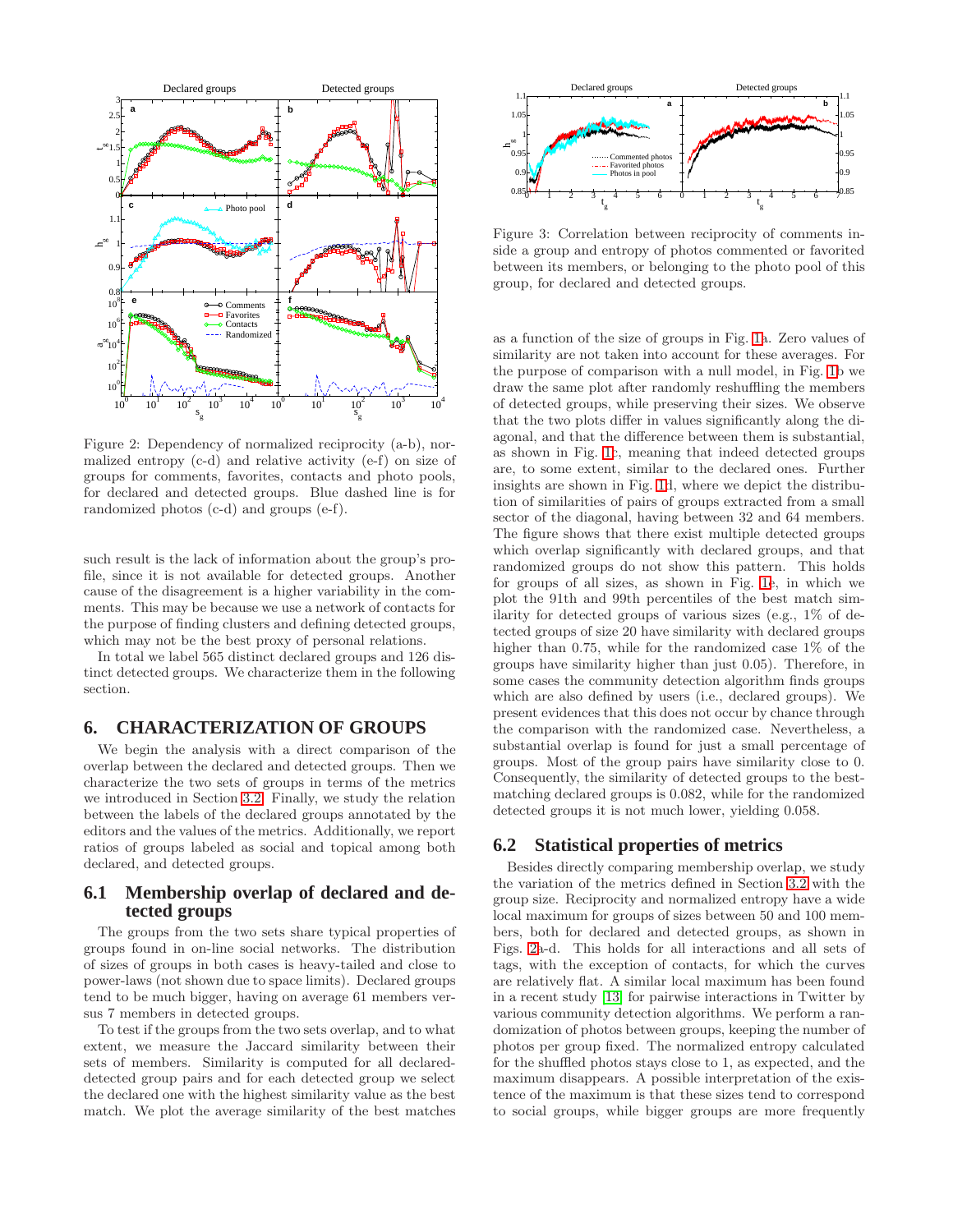<span id="page-6-0"></span>

Figure 4: Averages of various properties of topical (black circles) and social (blue squares) groups as a function of their size. Each point corresponds to 30 groups.

topical. Further findings to support this interpretation are presented in the next subsection.

Strong correspondence of the maxima for normalized entropy and reciprocity suggests that these properties are correlated, as shown in Fig. [3.](#page-5-2) While it may be natural to explain the correlation between reciprocity of comments and normalized entropy based on commented photos, it is not clear why we also find a positive correlation with normalized entropy based on other sets of photos. A possible interpretation is that high intra-reciprocity leads to wider variety of topics covered inside of that group, and vice versa.

The values of relative activity both in declared and detected groups are very high, as presented in Figs. [2e](#page-5-1),f. As expected, activity of randomized groups exhibits values around 1 for all group sizes. For real groups instead, the value of relative activity decreases with the size of groups and gets close to 1 for very large ones. This may be caused by the fact that larger groups cannot be as integrated as smaller groups and the social commitment of their members towards other members of the group drops due to limited human capabilities. Additionally, we observe that the activity decay for declared groups occurs sharply between groups of size 100 and 200, in agreement with Dunbar's theory on the upper bound of the number of stable relationships manageable by a human. The activity drop for detected groups is continuous and much more moderate (Fig. [2f](#page-5-1)), since community detection algorithms tend by design to output node clusters with high numbers of connections between them.

#### **6.3 Relation between metrics and group label**

Here we analyze properties and values of the metrics for groups labeled through the editorial process. First, the ratio of groups labeled as social differs between declared and detected groups. In declared groups we find around 48% social groups, whereas among detected groups almost 69% are labeled as social. Additionally, we picked 50 detected groups among the ones that are the most similar to declared groups. Specifically, we selected them randomly from the 99th percentile shown in Fig. [1.](#page-4-0) These groups have significant overlap with declared groups and should share similar properties. Indeed, the ratio of groups labeled as social

among them is closer to that of declared groups and equal to 53%. We conclude that detected groups are more likely to be social than declared ones. It is a somewhat expected result, since clustering algorithms detect dense parts of a network, and so they are inclined to detect areas with more reciprocal connections. Note that the theory envisions more reciprocal relations in social groups. Thus, community detection algorithms are more likely to find social groups, however, determining to what extent it happens is not trivial.

One of the expectations is that bond-based groups should not be very large, as the human capacity for stable relationships is limited. As pointed in Section [6.2,](#page-5-3) the Dunbar number can be considered as a possible cap for the size of such groups, while topical groups do no yield such a restriction. In line with this expectation, we find that declared groups labeled as social have on average 35 members, whereas groups labeled as topical have on average around 172 members.

We find insightful differences and similarities in various properties, which we explore in detail in Fig. [4.](#page-6-0) We plot them as a function of the size of groups as they vary drastically with it, and one needs to compare groups of similar sizes in order to draw unbiased conclusions.

First, there are almost no differences in the number of photos (not shown), favorites, and contacts (as in Figs. [4b](#page-6-0),c) inside social and topical groups. The number of comments is, however, around 2 times higher in social groups than in topical groups of similar size (Fig. [4a](#page-6-0)). More differences can be found when looking at relative activity metrics (Figs. [4d](#page-6-0)i), which compare number of internal interactions with an expectation. In all three types of interaction the relative activity metrics for social groups yield values from 2 to over 10 times higher than for topical groups. The activity metric  $b_q$  compares density of interactions internal to the group with the density external to it. Therefore this result reflects a stronger focus or even an isolation of members belonging to social groups from the rest of people they interact with.

More importantly, we observe large differences in values of reciprocity and relative reciprocity of comments and favorites. Social groups exhibit significantly higher reciprocity than topical groups (Figs. [4j](#page-6-0)-o), in line with common identity and common bond theory. There is no difference in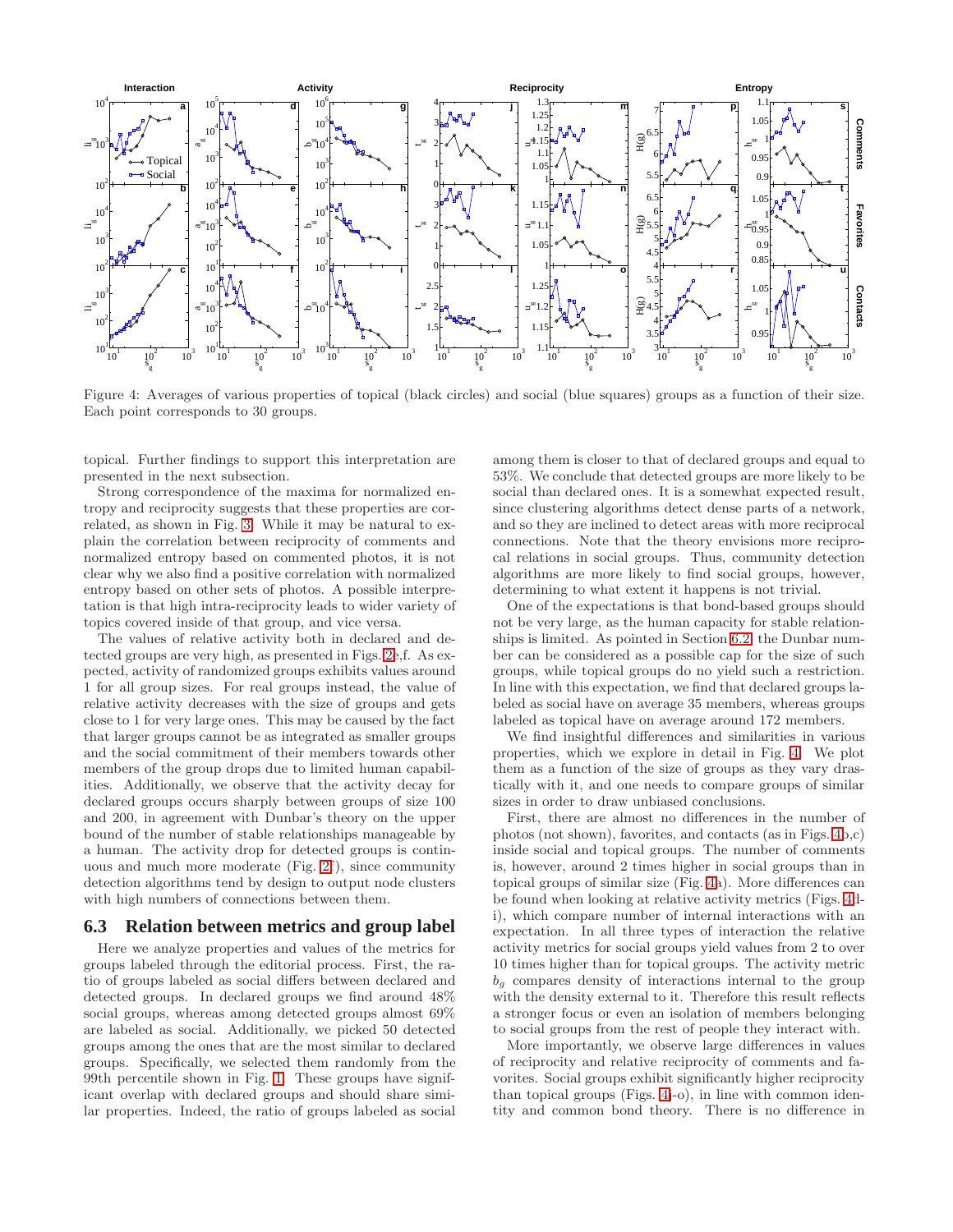<span id="page-7-1"></span>

Figure 5: Dependence of fraction f of groups labeled as social on various metrics: based on comments, favorites, contacts and photo pools. The remaining  $(1 - f)$  groups are topical. Each point corresponds to 50 groups.

reciprocity of contacts. A plausible interpretation is that contacts do not reflect personal relations between connected users, as users often add people they do not know and do not interact with as contacts in order to follow their content. Finally, we observe much higher values of entropy and normalized entropy in social groups than in topical ones (Figs. [4p](#page-6-0),q,s,t). This holds for the tags extracted from photos commented, and favorited between members. Assuming that tags of photos represent topics of interaction, the result is consistent with bond attachment. It is expected for members of bond-based groups to cover many different topics and areas in their interactions, whereas members of identity-based groups focus their interactions on specific topics. However, this effect is weaker for the tags extracted from photo pool of the group (Figs. [4r](#page-6-0),u). Apparently, the content of the photo pool does not always reflect well the interactions and relations between members of the group.

Additionally, we plot the fraction of groups labeled as social with respect to group size, activity, reciprocity, and entropy (Fig. [5\)](#page-7-1). The fraction correlates negatively with group size, as expected (Fig. [5a](#page-7-1)). The correlations with the number of interactions and relative activity  $a_q$  are rather weak (Figs. [5b](#page-7-1),c), whereas, surprisingly, there is a strong dependency on relative activity  $b_q$  (Fig. [5d](#page-7-1)). For the lowest values of  $b_g^{\text{com}}$ , 95% of the groups are topical, while for the highest, 80% of the groups are social. High values of  $b<sub>q</sub>$  can mean stronger group-focus, or even an isolation of the group members from the rest of people they interact with. It may relate to the fact that it is hard to enter bondbased groups due to strong relations existing between their members and because high investment is required to create such relations with them [\[24\]](#page-9-3). Direct reciprocity of interactions, with the exception of contacts, correlates strongly with social groups (Figs. [5e](#page-7-1),f). We strongly expected this result based on bond attachment. Furthermore, we found that the entropy of tags correlates with social groups, but entropy based on other sources does not (Fig. [5g](#page-7-1)). However, we find that our normalized entropy performs much better than this, and a strong correlation is found both for tags extracted from comments and from favorites (Fig. [5h](#page-7-1)). This shows that the normalized entropy of tags may be the most proper way of measuring topical diversity of communications of a set of people.

#### <span id="page-7-0"></span>**7. GROUP TYPE DETECTION**

The properties of labeled social and topical groups tend to confirm the validity of the principles identified by the common identity and common bond theory. A further confirmation comes from the ability of the defined metrics to predict the tendency of a group towards sociality or topicality. To this end, we propose and compare two methods to

predict the group type and we test their accuracy over the corpus of the labeled groups.

## **7.1 Prediction methodology**

The first approach we use is a linear combination of the metrics. To this end, we select the features that are the most related to the sociological theory and for which we built specific metrics, i.e.,  $t_g$ ,  $u_g$  and  $h_g$ . Each of them is applied to the 3 different interaction types and bags of tags, which produces a total of 9 values. We transform the values of the metrics into their t-statistics by subtracting the average value and dividing them by the standard deviation of the distribution. Then we weight the normalized scores evenly by dividing them by the total number of metrics considered and we finally sum them up to obtain a single *score*  $S_q$ . All of the components are supposed to score high for social groups. Therefore, the higher the value of the score, the higher the chance that the group is social rather than topical. To convert the score into a binary label, a fixed threshold above which groups are predicted to be social must be selected. Using this approach, we aim at testing if those metrics, based on the theory, can be successful in predicting the type of group (social or topical).

The second approach relies on machine-learning methods that use the metrics' values as features. Features are combined in a classifier that is first trained on a sample of labeled data to learn a prediction model. The trained classifier then outputs a binary prediction for any new group instance defined in the same feature space. Due to the limited size of our corpus of labeled groups, we estimate the classifier performance using 10-fold cross validation. We report results on a Rotation Forest classifier, which performed best in comparison to several algorithms implemented in WEKA. For the classifier we used a wider set of features than for the linear combination approach, namely: group size  $s_g$  and  $E_g^{\text{int}}$ ,  $a_g, b_g, t_g, u_g, H(g), h_g$ , each applied to the 3 different interaction types and bags of tags. This results in a total of 22 features. We selected such a wide set of features to test if indeed the metrics proposed to distinguish between the social and topical groups are the best ones for the task. The relative predictive power of the features is measured through a feature selection algorithm.

## **7.2 Prediction results**

The ratio of groups labeled as social increases quickly with the score  $S_q$ , as shown in Fig. [6a](#page-8-0). This summarizes the findings of previous sections, suggesting that the features embedded in the score are able to capture well the nature of the groups. The higher the score, the higher the probability that the group is social; the lower, the more topical. When the score is around zero, groups can be either social or top-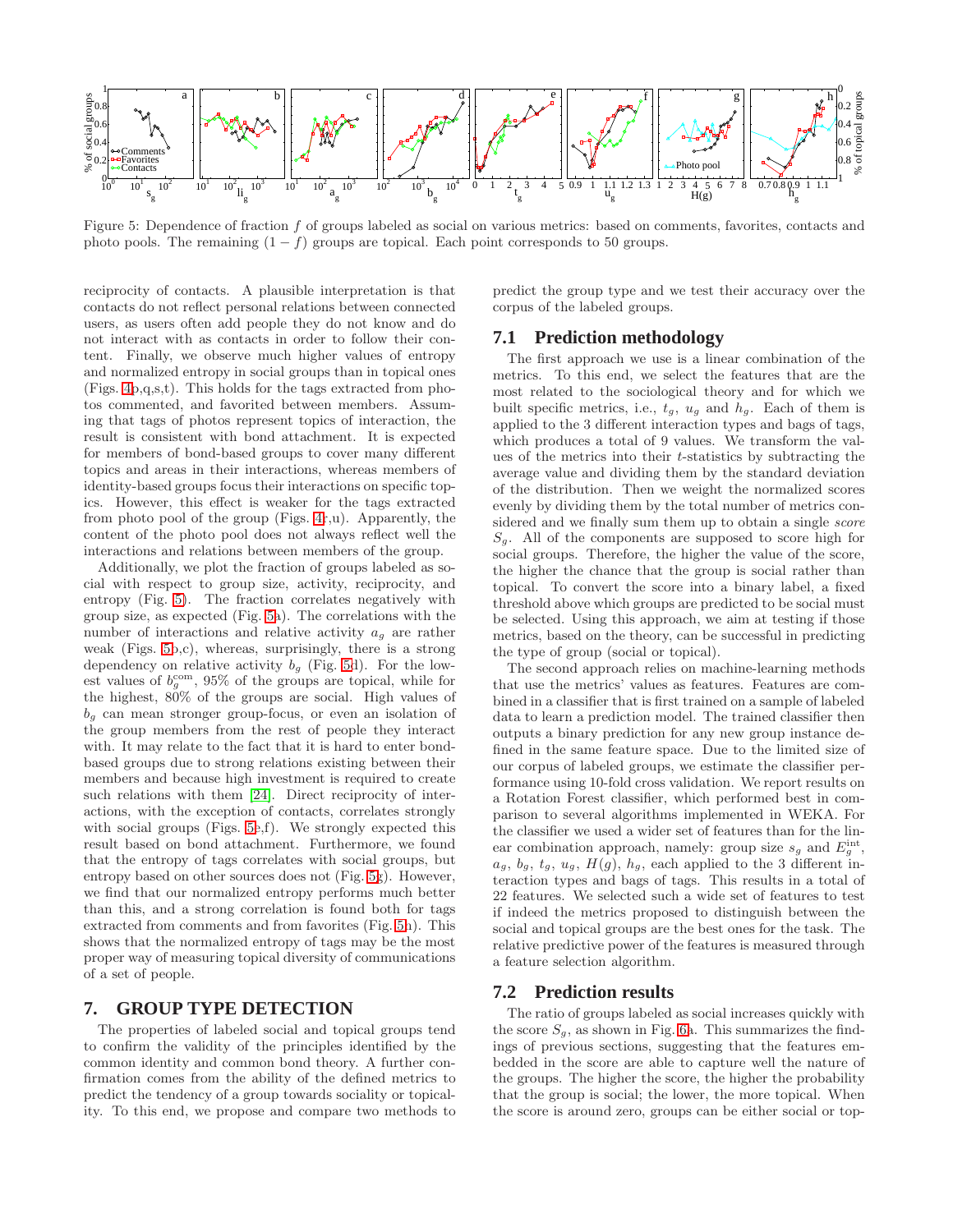<span id="page-8-0"></span>

Figure 6: Comparison between prediction methods. a) Ratio of groups labeled as social versus the score. The same ratio is plotted for the score-based (threshold at 0) and trained classifier predictions. b) The accuracy of prediction of the two techniques and agreement between two of the labelers against the  $S_g$  values. c) ROC curves for the prediction with the two different techniques.

ical, or both, meaning that a decision on the nature of the group may be more difficult. If we fix the threshold for the  $S<sub>g</sub>$  value in order to perform a binary group classification, it is clear that several misclassifications will occur, especially around the threshold value. An example for threshold at 0 is shown in Fig. [6a](#page-8-0). Conversely, the classifier performs much better and achieves the ratio that adheres much more to the actual ratio of social and topical groups.

Both methods, however, fail more frequently for groups with mixed social and topical features. The prediction accuracies of the classifier and of the score-based predictions have an evident drop of performance around 0 (Fig. [6b](#page-8-0)). The accuracy at the extreme values of the score is close to 0.95, while it falls below 0.6 for groups with a score close to 0. On the other hand, this drop appears also in the agreement between two of the human labelers, measured as a ratio of groups that have been given the same label. Apparently, this is a shortcoming of the binary classification itself, as opposed to multi-label classification.

The overall performance of the two approaches can be compared fairly through ROC curves (Fig. [6c](#page-8-0)), which astray from the selection of a fixed threshold. The curve for the classifier (computed for the 10-fold cross validation) always performs better, and this is reflected in the considerably higher AUC value and accuracy, as shown in Tab. [2.](#page-8-1)

In addition, to determine the most predictive features, we rank the features using Chi-square feature selection. The top 5 features are, in decreasing order of importance:  $h_g^{\text{com}}$ ,  $t_g^{\text{com}}, u_g^{\text{com}}, h_g^{\text{far}}, \text{ and } b_g^{\text{com}}.$  The selected set is the optimal for the prediction performance: retraining the classifier on such restricted set of features results in stable performance, as shown in Tab. [2.](#page-8-1) The top 4 most predictive features correspond directly to the expectations of the theory and results of the analysis from Section [6.](#page-5-0) Reciprocity-based metrics and normalized entropy are significantly more predictive than other features. The high position of relative activity  $b_g^{\text{com}}$  is rather unexpected. However, we have already remarked on its importance and commented on its interpretation in Section [6.](#page-5-0)

## **8. CONCLUSIONS**

Common identity and common bond theory indicates a

<span id="page-8-1"></span>

| Method                     | Accuracy | AUC   |
|----------------------------|----------|-------|
| Score                      | 0.763    | 0.749 |
| Classifier                 | 0.801    | 0.879 |
| Classifier $\chi_{top5}^2$ | 0.803    | 0.872 |

Table 2: Group type prediction performance using i) the score with threshold at 0, ii) 10-fold cross validation on a Rotation Forest classifier trained on all the features, or iii) the same classifier trained on the set of top-5 predictive features, according to the Chi Squared feature selection.

high-level characterization of topical and social groups. We propose metrics capturing reciprocity of interactions and entropy of user-generated terms, to realize the concepts discussed in the theory and to measure sociality and topicality of groups. We label a number of groups from Flickr as either topical or social and we leverage this ground truth to show that the metrics, combined with a machine-learning approach, predict the group type with high accuracy. Moreover, we note that the degree of isolation of the group activity from the rest of the social network, measured in terms of more personal interactions, is a good predictor of the group type, in addition to the elements identified in the theory. Besides the main prediction results, the supporting analysis of the group properties in terms of the identified dimensions confirms the theory from different angles and highlights other interesting findings. In particular, dependencies of the metrics with the group size confirm previous observations about the effective size of social communities, peaking around rather small sizes and being limited by a cap of 100-200 members.

The study is complemented with a comparison of the structure and sociality and topicality traits between declared groups and groups from community detection algorithms. Detected groups do not overlap much with declared groups on average, but they match sensibly more than the random case for groups of comparable sizes. Furthermore, detected groups are more often social than the declared ones.

Findings from the present work open new opportunities for characterization of social communities and of their members. Extensions to the study include a more exhaustive extraction of detected groups using a different network than the network of contacts e.g., we find mutual comments to carry more social traits than the contacts do. Another interesting extension could be multi-label classification of groups, in order to better categorize groups with mixed social and topical components.

#### **Acknowledgments**

The authors would like to thank Gideon Zenz for his helpful suggestions and contributions. This research is partially supported by EU's FP7/2007-2013 under the ARCOMEM and SOCIALSENSOR projects, by the CDTI (Spain) under the CENIT program, project CEN-20101037 "Social Media", and by MICINN (Spain) through Grant TIN2009-14560- C03-01, and by MINECO (Spain) and FEDER (EU) through projects MODASS (FIS2011-247852) and FISICOS (FIS2007- 60327). P.A.G. acknowledges support from the JAE Predoc program of CSIC (Spain).

## **9. REFERENCES**